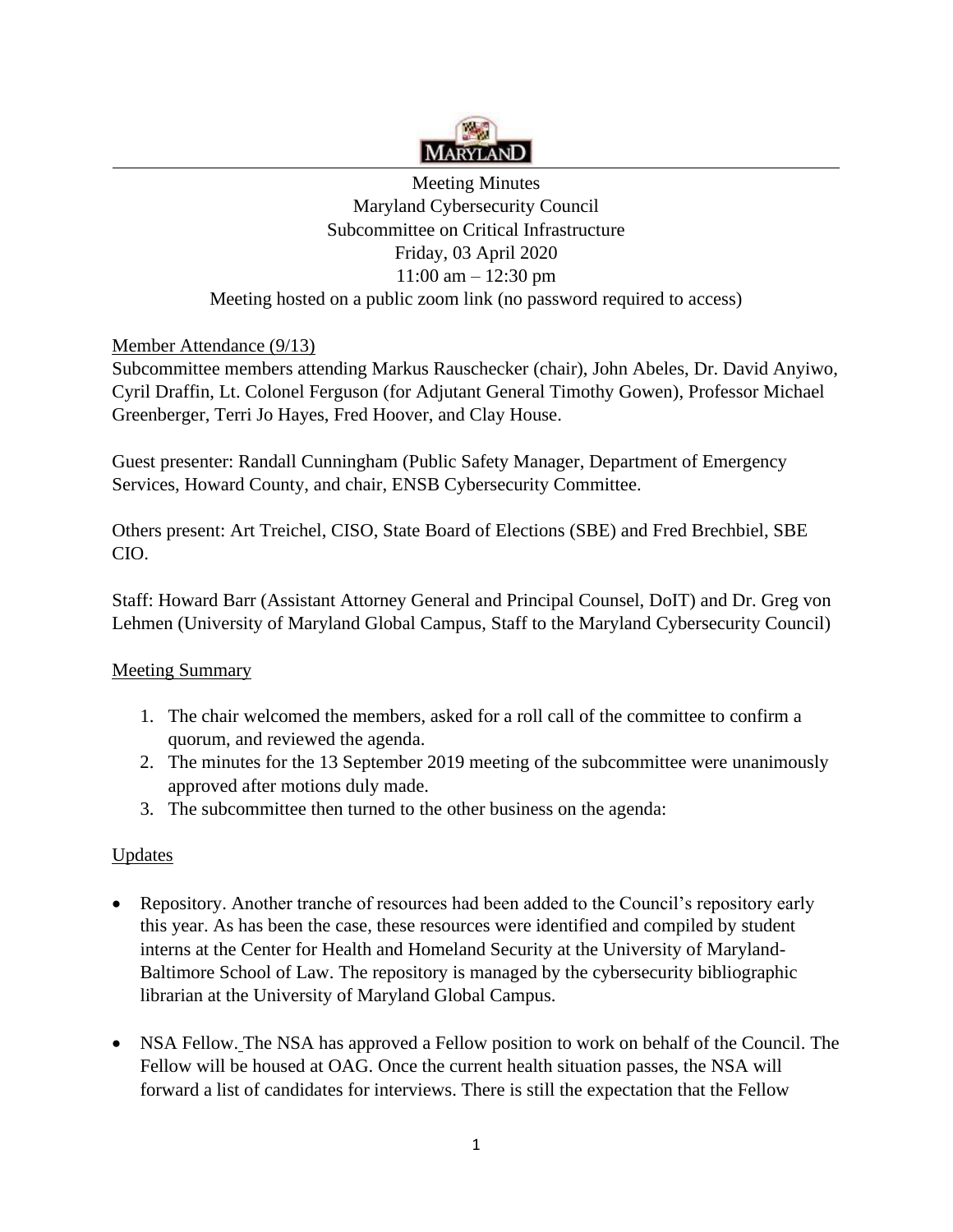would start with the Council in the fall. The position description calls for the Fellow to develop a set of recommendations about what Maryland can do to assist utilities in enhancing their cybersecurity and resiliency. Dr. von Lehmen has been working with Judi Emmel, the Associate SLTT Director at NSA, on the Council's application for a Fellow.

• NextGen 911 (Digital 911). Mr. Cunningham noted that ENSB cybersecurity committee has adopted the NIST Cybersecurity Framework for vendors to comply with. The committee's work is moving forward but progress is slow. The Public Service Answering Points (PSAPs) are preparing to transition to the new digital system. The two principal providers—Motorola and ATT—are working to ensure a seamless transfer. There is a need is to look at the security of other parts of the 911 ecosystem, including the computer-aided dispatch units (CADs), radio, and the office environments supporting the PSAPs. Funds may be made available for improvements in these targeted areas.

Mr. Cunningham renewed his call for cybersecurity SMEs to assist the cybersecurity committee. The need now is to translate technical cybersecurity requirements into layman's language. Dr. von Lehmen noted that University of Maryland and University of Maryland Global Campus both have faculty willing to assist and that he would connect those faculty with Mr. Cunningham.

### Maryland Information Sharing and Analysis Organization (Maryland ISAO)

The chair reminded the subcommittee of the background for the ISAO. A draft business plan had been created by Dr. von Lehmen following a meeting with the chair and Clay House and included an extensive legal section from CHHS. The draft had subsequently been reviewed by the chair and Clay House. Based on the review, and expected inputs from Frank Grimmelmann at ACTRA, a new draft will be forthcoming and circulated to the subcommittee members at large for comment and possible final revision.

Clay House remarked that what excited him about ACTRA as a model is the swarming strategy that it entails, viz. when there is a problem the members come together to solve it. This happens when ACTRA is addressing threats. Another example is how ACTRA has become a hub for cyber workforce development: the corporate members donated equipment to stand up a cyber range at a local university. The range is used to do K12 student and teacher education, and corporate training. Moreover, ACTRA uses both the range and its SOC for intern opportunities for students. This provides a talent development pipeline from which the member companies benefit. Mr. House emphasized that what sustains ACTRA, in addition to Frank Grimmelmann's leadership, is the level of confidence and trust relationship among the members and the confidentiality vis-à-vis government agencies.

Dr. Anyiwo asked if there was an organization already called the Maryland ISAO. Dr. von Lehmen noted that he had visited the sponsors at [bwtech@UMBC](mailto:bwtech@UMBC) last year. At the time, the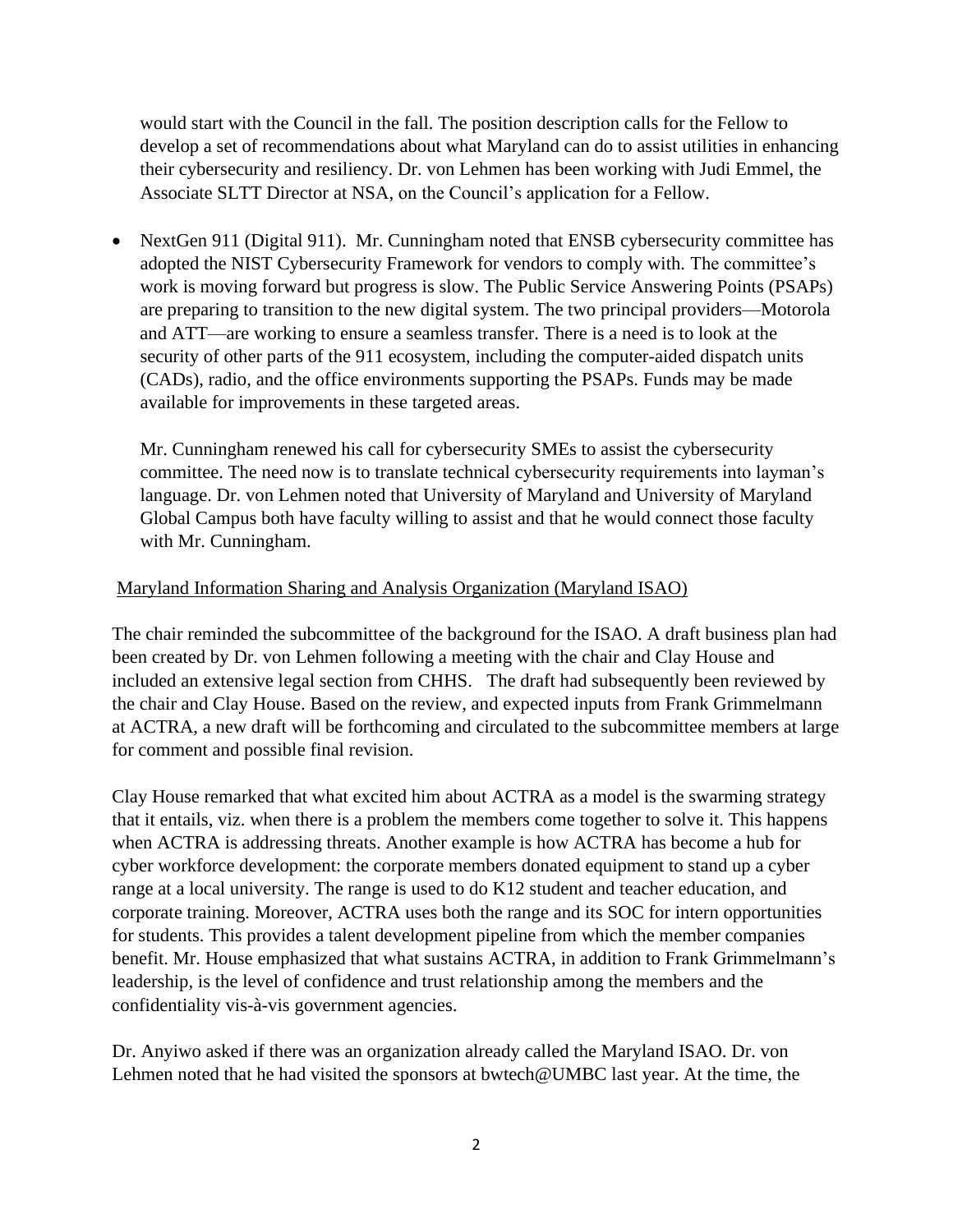Maryland ISAO was still in the concept phase. Today, there is no information about the organization on its webpage, and it appears no progress has been made in realizing the concept.

Next steps: circulate the draft document to members for any comments that they would like to make as a contribution to the effort.

## Policy related to the utility sector

The chair noted that the NSA Fellow will help the subcommittee with a key objective for the 2020 – 2021 period, namely, to formulate as recommendations to the full Council changes in law and other strategies to enhance the cybersecurity of the utility sector in Maryland. In this connection, Mr. Abeles met with officials US DoE to discuss what was happening at the state level with such initiatives. He had been able to compile 10-15 reports that would be useful to the subcommittee. These include the report from GridEx V held last November. Together, these reports capture the best practices of the states which could easily be picked up and used in Maryland.

Lt Colonel Ferguson from the MDNG added that while the Guard's cyber footprint had been oriented toward federal tasks, the domestic response operation was being built up and integrated with civilian agencies. New equipment is part of the ramp up. Planned is a cyber range that will be available to utilities for exercising.

Next steps: Mr. Abeles would send what he thought were the five or six best reports for distribution to the subcommittee.

### Election security

Cyril Draffin raised several concerns:

- Absentee balloting. It presents a security issue in that mailed ballots have to be transcribed by poll workers onto paper that scanners can read, introducing the possibility of errors in transcription. Further, if the COVI-19 emergency measures persist, the question is how the manual transcription will be staffed.
- Online voting registration. Again, there are concerns about how secure the system is, especially since there have been instances in other states were the online voting registration system had been gamed.
- Finally, the plan to quickly deploy equipment for faster reporting of votes should be paused until security questions around the equipment their use can be laid to rest.

SBE's new CISA, Art Treichel, observed that he had only been in his position for three days and that he was still orienting himself to SBEs systems and plans. He welcomed Mr. Draffin's